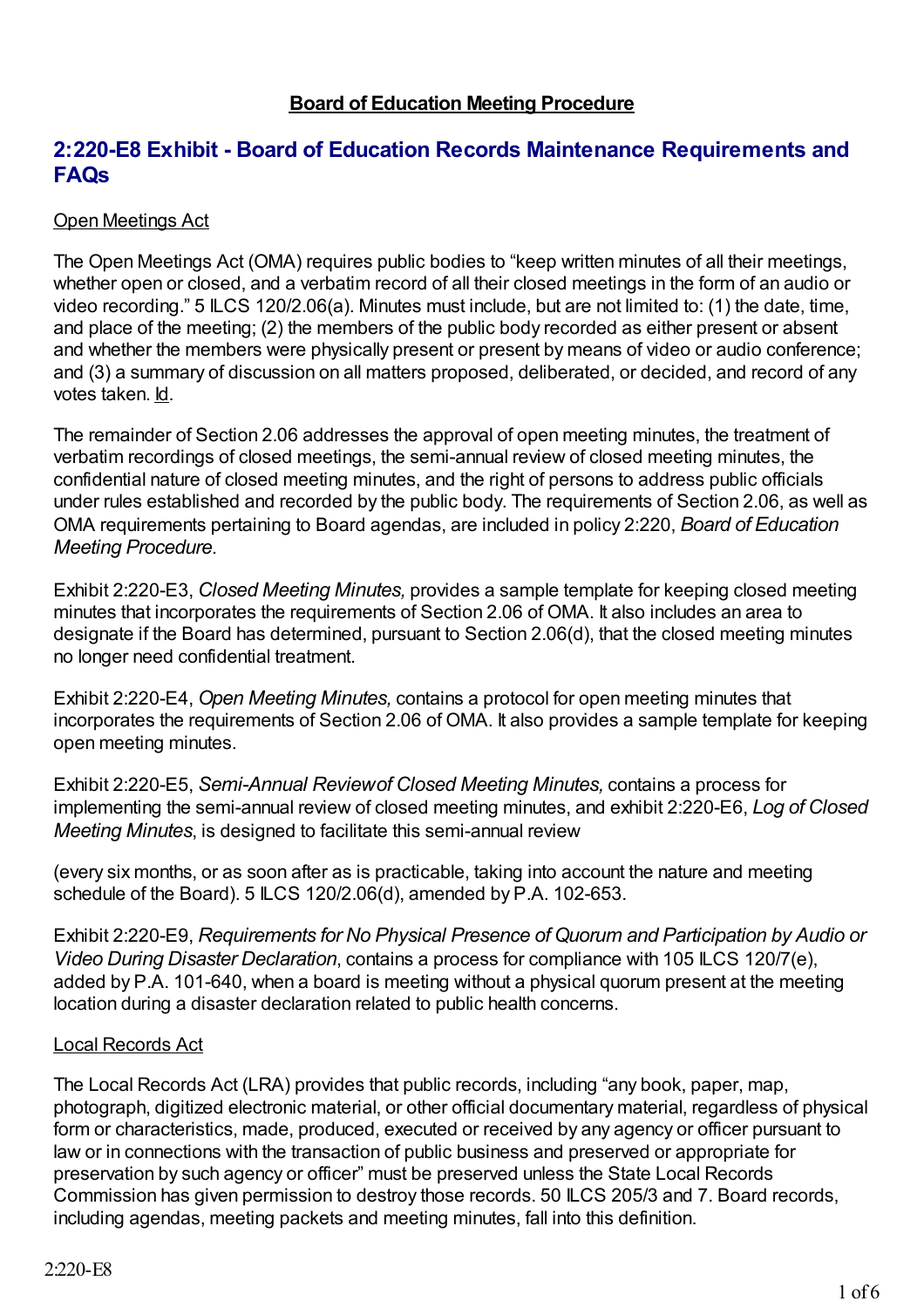Public bodies located in Cook County must work with the Local Records Commission of Cook County to determine how long they must retain public records. Public bodies located outside of Cook County must work with the Downstate Local Records Commission to determine how long they must retain public records.

Policy 2:250, *Access to District Public Records,* contains a subhead entitled **Preserving Public Records** which provides as follows:

Public records, including email messages, shall be preserved and cataloged if: (1) they are evidence of the District's organization, function, policies, procedures, or activities, (2) they contain informational data appropriate for preservation, (3) their retention is required by State or federal law, or (4) they are subject to a retention request by the Board Attorney (e.g., a litigation hold), District auditor, or other individual authorized by the Board of Education or State or federal law to make such a request. Unless its retention is required as described in items numbered 3 or 4 above, a public record, as defined by the Illinois Local Records Act, may be destroyed when authorized by the Local Records Commission.

See the sample policy, 2:220, *Board of Education Meeting Procedure,* for all relevant footnotes. Also see administrative procedure 2:250-AP2, *Protocols for Record Preservation and Development of Retention Schedules,* for recommendations regarding school district records retention protocols and links to web-based record management resources.

| Must they be semi-<br>Are we required to<br>annually reviewed?<br>approve them?                                                                                                                                                                                                                                                                                                                                                                                     | the public?                                                                                                                                                                                                                                                                                                                                                                                                                                                                                                                                                                                                                                                                                 | $\overline{\mathsf{May}}$ we release them to $\mathsf{ May}$ we destroy them?                                                                                                                                                                                                                                                                                                                                                                                                        |
|---------------------------------------------------------------------------------------------------------------------------------------------------------------------------------------------------------------------------------------------------------------------------------------------------------------------------------------------------------------------------------------------------------------------------------------------------------------------|---------------------------------------------------------------------------------------------------------------------------------------------------------------------------------------------------------------------------------------------------------------------------------------------------------------------------------------------------------------------------------------------------------------------------------------------------------------------------------------------------------------------------------------------------------------------------------------------------------------------------------------------------------------------------------------------|--------------------------------------------------------------------------------------------------------------------------------------------------------------------------------------------------------------------------------------------------------------------------------------------------------------------------------------------------------------------------------------------------------------------------------------------------------------------------------------|
| Yes, within 30 days or at<br>No.<br>the next subsequent<br>Unlike the closed<br>meeting, whichever is<br>meeting requirement,<br>llater.<br><b>OMA</b> does not contain<br>semi-annual review<br>A public body shall<br>approve the minutes of its requirements for open<br>meeting minutes.<br>open meeting within 30<br>days after that meeting or<br>at the public body's<br>second subsequent<br>regular meeting,<br>whichever is later. 5 ILCS<br>120/2.06(b). | Yes, must within 10 days<br>after minutes are<br>approved.<br>The minutes of meetings destruction of open<br>open to the public shall<br>be available for public<br>inspection within 10 days $ {\sf presence}$ reserved unless the<br>after the approval of<br>such minutes by the<br>public body. Beginning<br>July 1, 2006, at the time<br>it complies with other<br>requirements of this<br>subsection, a public<br>body that has a website<br>that the full-time staff of<br>the public body<br>maintains shall post the<br>minutes of a regular<br>meeting of its governing<br>body open to the public<br>on the public body's<br>website within 10 days<br>after the approval of the | No.<br>There is no OMA<br>provision permitting the<br>meeting minutes, and<br>they must be<br><b>State Local Records</b><br>Commission has given<br>permission to destroy<br>them.<br>If a public body would<br>like to destroy open<br>meeting minutes, then it<br>must comply with the<br>LRA and work with its<br><b>Local Records</b><br>Commission. It is highly<br>unlikely, however, that the<br><b>Local Records</b><br>Commission would<br>approve of their<br>destruction. |

### Open Meeting Minutes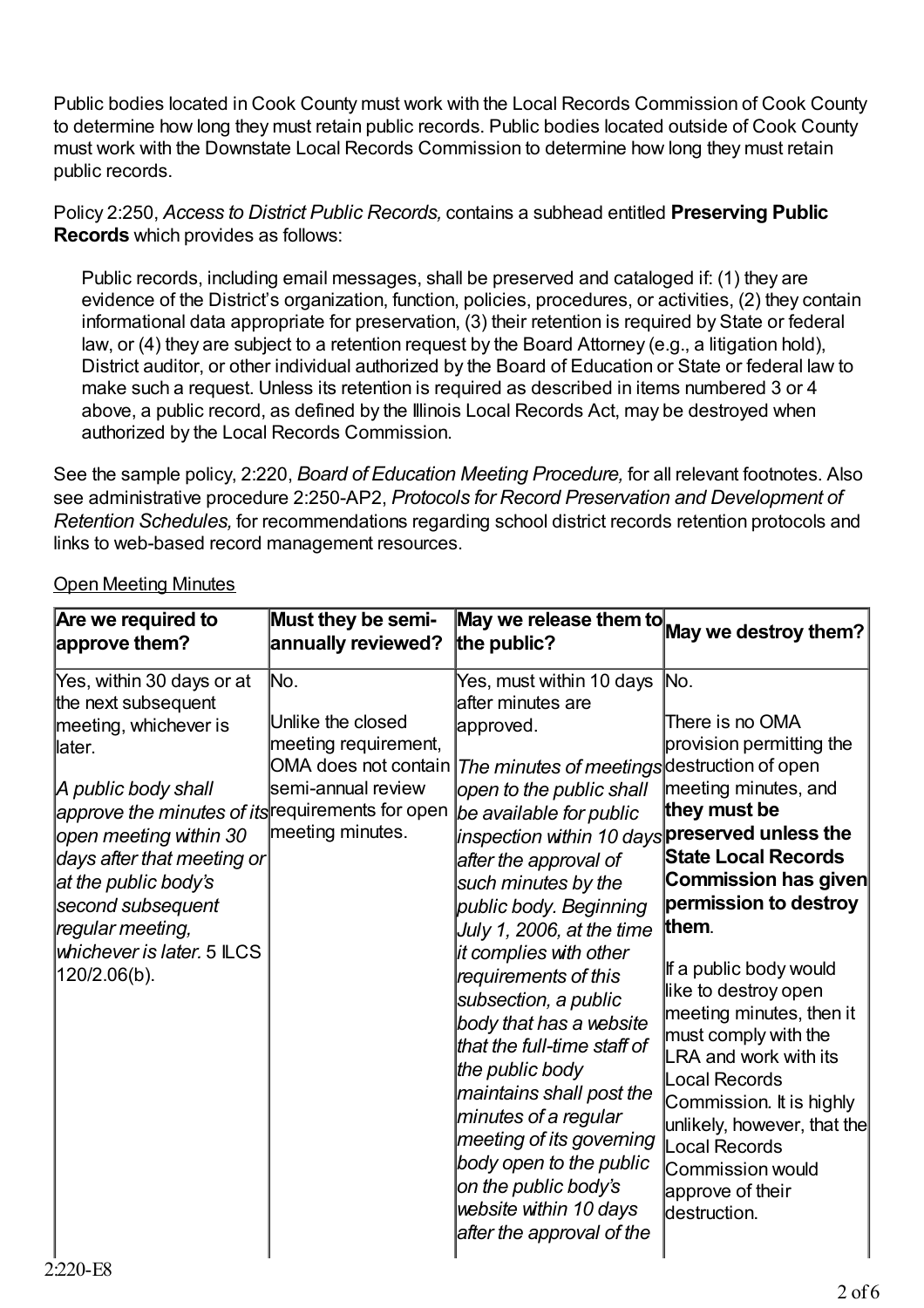| minutes by the public<br>body. Beginning July 1,<br>2006, any minutes of<br>meetings open to the<br>public posted on the<br>public body's website<br>shall remain posted on<br>the website for at least 60<br>days after their initial<br>posting. 5 ILCS |  |
|-----------------------------------------------------------------------------------------------------------------------------------------------------------------------------------------------------------------------------------------------------------|--|
| 120/2.06(b).                                                                                                                                                                                                                                              |  |

# Open Meeting Verbatim Recordings

| Are we required to                                                                                              | Must they be semi-                                                                                                                                                                                                                                                                                                                | May we release them to May we destroy them?                                                                                                                                                                                                                                                                                                                                                                                                                                                                                                                                                                                                     |                                                                                                                                                                                                                                                                                                                                                                                                                                                                                                                                                                                                                                                                                                                                                                                                                                   |
|-----------------------------------------------------------------------------------------------------------------|-----------------------------------------------------------------------------------------------------------------------------------------------------------------------------------------------------------------------------------------------------------------------------------------------------------------------------------|-------------------------------------------------------------------------------------------------------------------------------------------------------------------------------------------------------------------------------------------------------------------------------------------------------------------------------------------------------------------------------------------------------------------------------------------------------------------------------------------------------------------------------------------------------------------------------------------------------------------------------------------------|-----------------------------------------------------------------------------------------------------------------------------------------------------------------------------------------------------------------------------------------------------------------------------------------------------------------------------------------------------------------------------------------------------------------------------------------------------------------------------------------------------------------------------------------------------------------------------------------------------------------------------------------------------------------------------------------------------------------------------------------------------------------------------------------------------------------------------------|
| approve them?                                                                                                   | annually reviewed?                                                                                                                                                                                                                                                                                                                | the public?                                                                                                                                                                                                                                                                                                                                                                                                                                                                                                                                                                                                                                     |                                                                                                                                                                                                                                                                                                                                                                                                                                                                                                                                                                                                                                                                                                                                                                                                                                   |
| No.<br>OMA does not require<br>public bodies to approve<br>verbatim recordings of<br>open meetings.<br>2:220-E8 | No.<br>Unlike the closed<br>meeting requirement,<br>OMA does not require OMA does not require<br>public bodies to keep<br>the public body is<br>meeting without the<br>quorum during a<br>disaster declaration<br>concerns. 5 ILCS<br>120/7(e). OMA does<br>not contain semi-<br>annual review<br>meeting verbatim<br>recordings. | Yes.<br>Unlike the closed<br>meeting requirement,<br>public bodies to keep<br>verbatim recordings of verbatim recordings of<br>open meetings, <i>unless</i> lopen meetings, <i>unless</i><br>the public body is<br>meeting without the<br>physical presence of a physical presence of a<br>quorum during a disaster<br>declaration related to<br>related to public health public health concerns. 5<br>ILCS 120/7(e). If a public<br>body makes verbatim<br>recordings of open<br>meetings, then such<br>requirements for open recordings are subject to<br>public disclosure<br>pursuant to the Freedom<br>of Information Act. 5 ILCS<br>140/. | Open meeting verbatim<br>recordings made of<br>meetings held without the<br>physical presence of a<br>quorum of a public body<br>during a disaster<br>declaration related to<br>public health concerns<br>may be destroyed after<br>18 months if<br>prerequisites are met.<br>(See Closed Meeting<br><b>Verbatim Recordings</b><br>subhead, below).<br>[P]ublic bodies holding<br>open meetings under<br>this subsection (e) must<br>also keep a verbatim<br>record of all their<br>meetings in the form of<br>an audio or video<br>recording. Verbatim<br>records made under this<br>paragraph (9) shall be<br>made available to the<br>public under, and are<br>otherwise subject to, the<br>provisions of Section<br>2.06.5 ILCS 120/7(e)(9).<br>In all other cases, if a<br>public body would like to<br>destroy open meeting |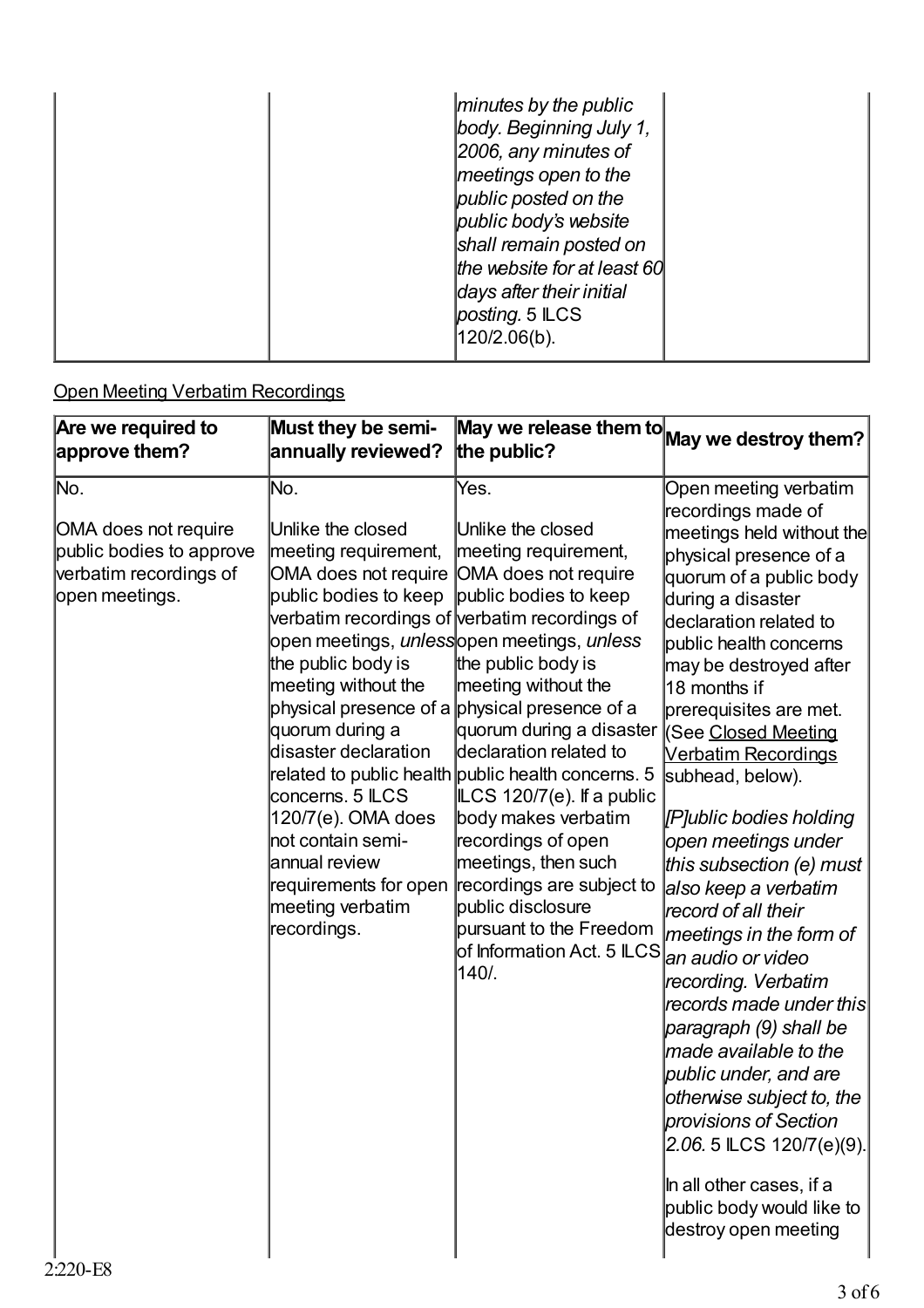|  |  | verbatim recordings,<br>then it must comply with<br>the LRA and work with its<br>Local Records<br>Commission. |
|--|--|---------------------------------------------------------------------------------------------------------------|

**Closed Meeting Minutes** 

| Are we required to                                                                                                                                                                                                                                                                                                                                                                                                                                                                                                                                                                                                                                                                                                                                                                                                                            | Must they be semi-                                                                                                                                                                                                                                                                                                                                                                                                                                                                                                                                                                                                                                                                                                             | $\boxed{\textsf{May we release them to}}$ May we destroy them?                                                                                                                                                                                                                                                 |                                                                                                                                                                                                                                                                                                                                                                                                                                                                                                                                                                                                                                                                                                                 |
|-----------------------------------------------------------------------------------------------------------------------------------------------------------------------------------------------------------------------------------------------------------------------------------------------------------------------------------------------------------------------------------------------------------------------------------------------------------------------------------------------------------------------------------------------------------------------------------------------------------------------------------------------------------------------------------------------------------------------------------------------------------------------------------------------------------------------------------------------|--------------------------------------------------------------------------------------------------------------------------------------------------------------------------------------------------------------------------------------------------------------------------------------------------------------------------------------------------------------------------------------------------------------------------------------------------------------------------------------------------------------------------------------------------------------------------------------------------------------------------------------------------------------------------------------------------------------------------------|----------------------------------------------------------------------------------------------------------------------------------------------------------------------------------------------------------------------------------------------------------------------------------------------------------------|-----------------------------------------------------------------------------------------------------------------------------------------------------------------------------------------------------------------------------------------------------------------------------------------------------------------------------------------------------------------------------------------------------------------------------------------------------------------------------------------------------------------------------------------------------------------------------------------------------------------------------------------------------------------------------------------------------------------|
| approve them?                                                                                                                                                                                                                                                                                                                                                                                                                                                                                                                                                                                                                                                                                                                                                                                                                                 | annually reviewed?                                                                                                                                                                                                                                                                                                                                                                                                                                                                                                                                                                                                                                                                                                             | the public?                                                                                                                                                                                                                                                                                                    |                                                                                                                                                                                                                                                                                                                                                                                                                                                                                                                                                                                                                                                                                                                 |
| Yes.                                                                                                                                                                                                                                                                                                                                                                                                                                                                                                                                                                                                                                                                                                                                                                                                                                          | Yes.                                                                                                                                                                                                                                                                                                                                                                                                                                                                                                                                                                                                                                                                                                                           | Yes, if prerequisites are                                                                                                                                                                                                                                                                                      | No.                                                                                                                                                                                                                                                                                                                                                                                                                                                                                                                                                                                                                                                                                                             |
| OMA does not directly<br>state public bodies are<br>required to approve<br>closed meeting minutes,<br>nor does it set a time<br>frame for such approval.<br>However, OMA Section<br>2.06(d) requires public<br>bodies to meet at least<br>semi-annually to "review<br>minutes of all closed<br>meetings." 5 ILCS<br>120/2.06(d).<br>Moreover, OMA Section<br>2.06(c) specifically allows<br>the destruction of closed<br>meeting verbatim<br>recordings only if certain<br>conditions are met, one of <i>meetings a</i><br>which is that "the public<br>body approves minutes of<br>the closed meeting that<br>meet the written minutes<br>requirements of<br>subsection (a) of this<br>lSection." 5 ILCS<br>120/2.06(c)(2). Both of<br>these tasks would be<br>difficult to achieve if<br>closed meeting minutes<br>were not first approved. | Each public body<br>shall periodically<br>meet to reviewall<br>existing minutes of all<br>prior closed meetings<br>(this includes records<br>from all time that the<br>board has been in<br>existence). Meetings<br><i>to reviewminutes</i><br>shall occur every 6<br>months, or as soon<br>thereafter as is<br>practicable, taking<br>into account the<br>nature and meeting<br>schedule of the public<br>body. At such<br>determination shall be<br>made, and reported in<br>an open session that<br>$(1)$ the need for<br>confidentiality still<br>exists as to all or part<br>of those minutes or $(2)$<br>that the minutes or<br>portions thereof no<br>longer require<br>confidential treatment<br>and are available for | lmet.<br>Minutes of meetings<br>closed to the public shall destruction of closed<br>be available only after<br>the public body<br>determines that it is no<br>longer necessary to<br>protect the public interest<br>or the privacy of an<br>individual by keeping<br>them confidential. 5<br>ILCS 120/2.06(f). | There is no OMA<br>provision permitting the<br>meeting minutes, and<br>they must be<br>preserved unless the<br><b>State Local Records</b><br><b>Commission has given</b><br>permission to destroy<br>them.<br>In addition:<br>No minutes of meetings<br>closed to the public<br>shall be removed from<br>the public body's main<br>office or official storage<br>location, except by vote<br>of the public body or by<br>court order. 5 ILCS<br>120/2.06(f).<br>If a public body would<br>like to destroy closed<br>meeting minutes, then it<br>must comply with the<br><b>LRA and work with its</b><br><b>Local Records</b><br>Commission. It is highly<br>unlikely, however, that the<br><b>Local Records</b> |
| One practice is to<br>approve closed meeting<br>minutes within the same<br>time frame that open<br>meeting minutes are<br>approved – within 30 days                                                                                                                                                                                                                                                                                                                                                                                                                                                                                                                                                                                                                                                                                           | public inspection. 5<br>ILCS 120/2.06(d),<br>amended by $P.A. 102-$<br>653.                                                                                                                                                                                                                                                                                                                                                                                                                                                                                                                                                                                                                                                    |                                                                                                                                                                                                                                                                                                                | <b>Commission would</b><br>approve of their<br>destruction.                                                                                                                                                                                                                                                                                                                                                                                                                                                                                                                                                                                                                                                     |
| of the meeting or at the<br>next subsequent meeting,                                                                                                                                                                                                                                                                                                                                                                                                                                                                                                                                                                                                                                                                                                                                                                                          |                                                                                                                                                                                                                                                                                                                                                                                                                                                                                                                                                                                                                                                                                                                                |                                                                                                                                                                                                                                                                                                                |                                                                                                                                                                                                                                                                                                                                                                                                                                                                                                                                                                                                                                                                                                                 |